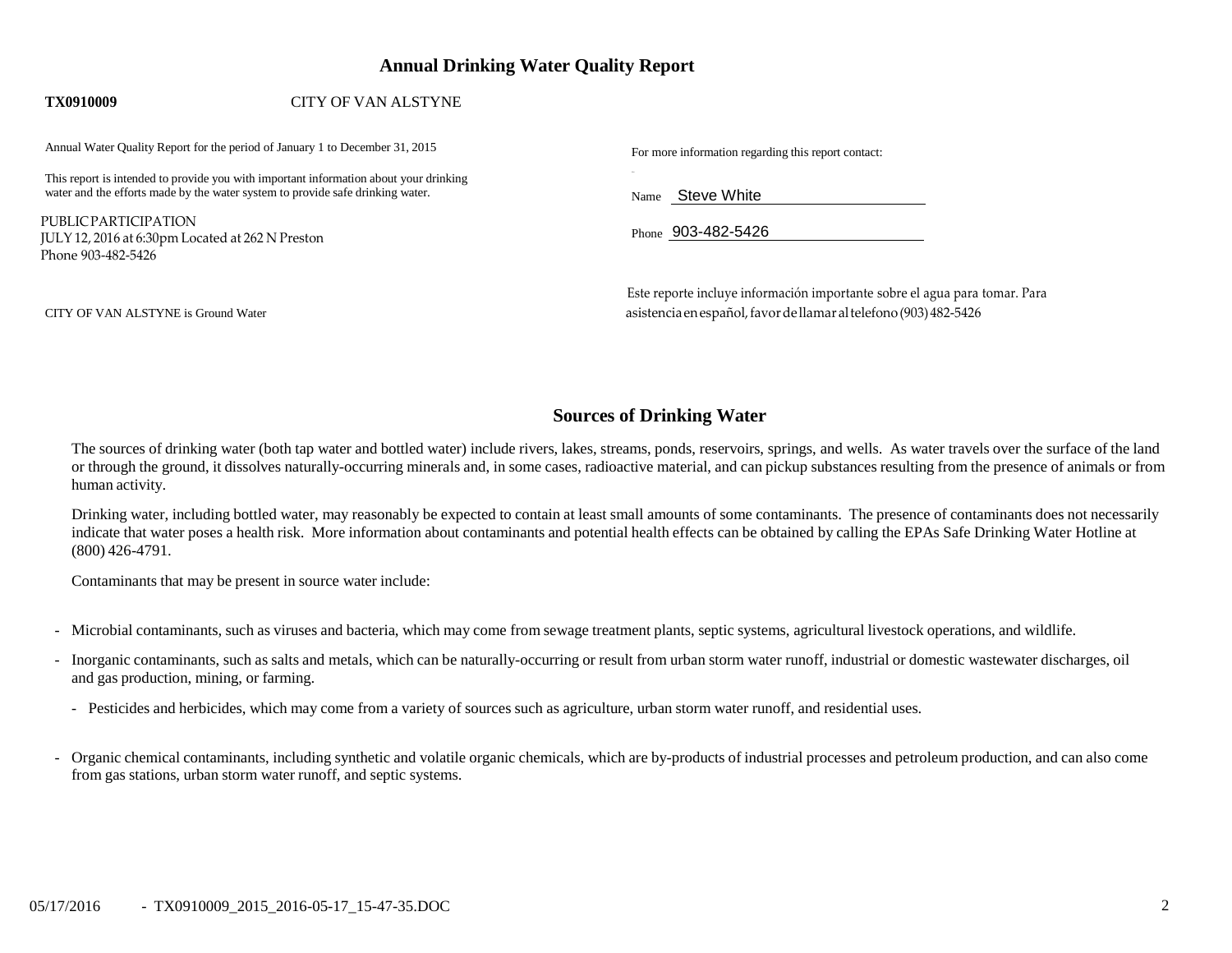- Radioactive contaminants, which can be naturally-occurring or be the result of oil and gas production and mining activities.

In order to ensure that tap water is safe to drink, EPA prescribes regulations which limit the amount of certain contaminants in water provided by public water systems. FDA regulations establish limits for contaminants in bottled water which must provide the same protection for public health.

Contaminants may be found in drinking water that may cause taste, color, or odor problems. These types of problems are not necessarily causes for health concerns. For more information on taste, odor, or color of drinking water, please contact the system's business office.

You may be more vulnerable than the general population to certain microbial contaminants, such as Cryptosporidium, in drinking water. Infants, some elderly, or immunocompromised persons such as those undergoing chemotherapy for cancer; persons who have undergone organ transplants; those who are undergoing treatment with steroids; and people with HIV/AIDS or other immune system disorders, can be particularly at risk from infections. You should seek advice about drinking water from your physician or health care providers Additional guidelines on appropriate means to lessen the risk of infection by Cryptosporidium are available from the Safe Drinking Water Hotline (800-426-4791).

If present, elevated levels of lead can cause serious health problems, especially for pregnant women and young children. Lead in drinking water is primarily from materials and components associated with service lines and home plumbing. We are responsible for providing high quality drinking water, but we cannot control the variety of materials used in plumbing components. When your water has been sitting for several hours, you can minimize the potential for lead exposure by flushing your tap for 30 seconds to 2 minutes before using water for drinking or cooking. If you are concerned about lead in your water, you may wish to have your water tested. Information on lead in drinking water, testing methods, and steps you can take to minimize exposure is available from the Safe Drinking Water Hotline or at [http://www.epa.gov/safewater/lead.](http://www.epa.gov/safewater/lead)

Information about Source Water Assessments

A Source Water Susceptibility Assessment for your drinking water source(s) is currently being updated by the Texas Commission on Environmental Quality. This information describes the susceptibility and types of constituents that may come into contact with your drinking water source based on human activities and natural conditions. The information contained in the assessment allows us to focus source water protection strategies.

For more information about your sources of water, please refer to the Source Water Assessment Viewer available at the following URL:

http://www.tceq.texas.gov/gis/swaview

Explains the meaning of high, medium, and low in the context of a source water susceptibility assessment.

The SWSA susceptibility ratings are divided into three divisions: "High," "Medium," and "Low."

High susceptibility means there are activities near the source water and the natural conditions of the aquifer or watershed make it very likely that chemical constituents may come into contact with the source water. It does not mean that there are any health risks present

Medium susceptibility means there are activities near the source water and the natural conditions of the aquifer or watershed make it somewhat likely that chemical constituents may come into contact with the source water. It does not mean that there are any health risks present.

Low susceptibility means there are activities near the source water and the natural conditions of the aquifer or watershed make it unlikely that chemical constituents may come into contact with the source water. It does not mean that there are any health risks present

Further details about sources and source-water assessments are available in Drinking Water Watch at the following URL: http://dww2.tecq.texas.gov/DWW/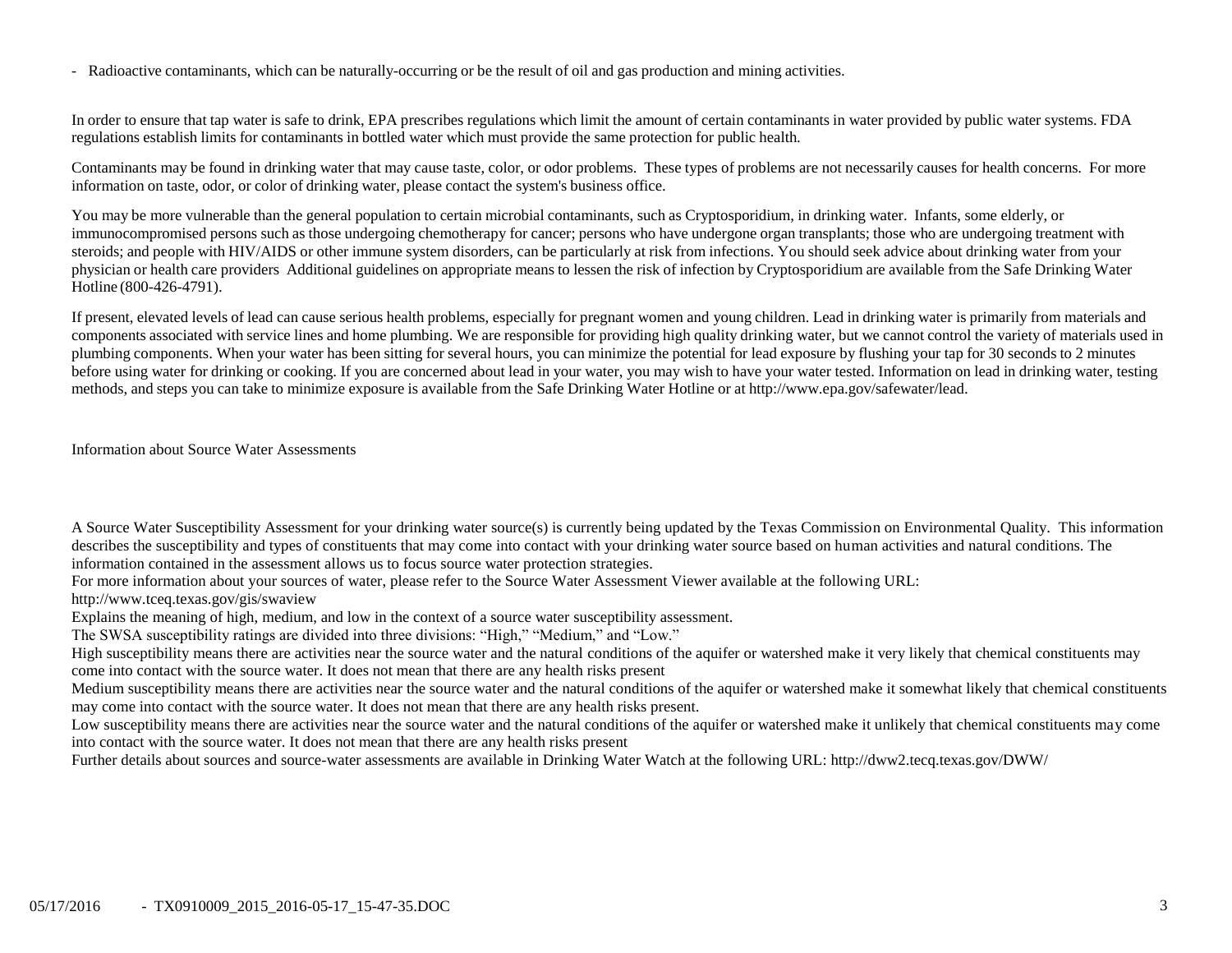| Source Water<br>Name                                                                                            |                                                                                                | Type of Water                             | <b>Report Status</b> | Location                                                                                                                                                                                                     |
|-----------------------------------------------------------------------------------------------------------------|------------------------------------------------------------------------------------------------|-------------------------------------------|----------------------|--------------------------------------------------------------------------------------------------------------------------------------------------------------------------------------------------------------|
| 1 - PRESTON / COOPER ST<br>3 - SW MAIN / CARL UMPHRESS<br>4 - SPENCE / W HWY 5<br>5 - NW CORNER HWY 121 / US 75 | PRESTON / COOPER ST<br>SW MAIN / CARL UMPHRESS<br>SPENCE / W HWY 5<br>NW CORNER OF HWY121 / US | <b>GW</b><br><b>GW</b><br>GW<br><b>GW</b> | A<br>A<br>A<br>A     | Trinity Basin Grayson County City of Van Alstyne<br>Trinity Basin Grayson County City of Van Alstyne<br>Trinity Basin Grayson County City of Van Alstyne<br>Trinity Basin Grayson County City of Van Alstyne |
| 6 - COUNTY LINE RD / HWY 5                                                                                      | COUNTY LINE RD / HWY 5                                                                         | GW                                        | A                    | Trinity Basin Grayson County City of Van Alstyne                                                                                                                                                             |

# Disinfectant Residual Table

|          |               |         |     |      | Disinfectant Year Ave.Level Min.Level Max.Level MRDL MRDLG Unit of Measure Violation (Y/N) Likely Source of Contamination |
|----------|---------------|---------|-----|------|---------------------------------------------------------------------------------------------------------------------------|
| Chlorine | 2015 1.26 .30 | 3.0 4.0 | 4.0 | mg/l | Water additive used to control microbes.                                                                                  |

City of Van Alstyne Public Works Submitted to Texas Water Development Board for the period of Jan-Dec 2015, our system lost an estimated 53,316,528 gallons. If you have any question about the water loss audit call PWS phone number 903-482-5426.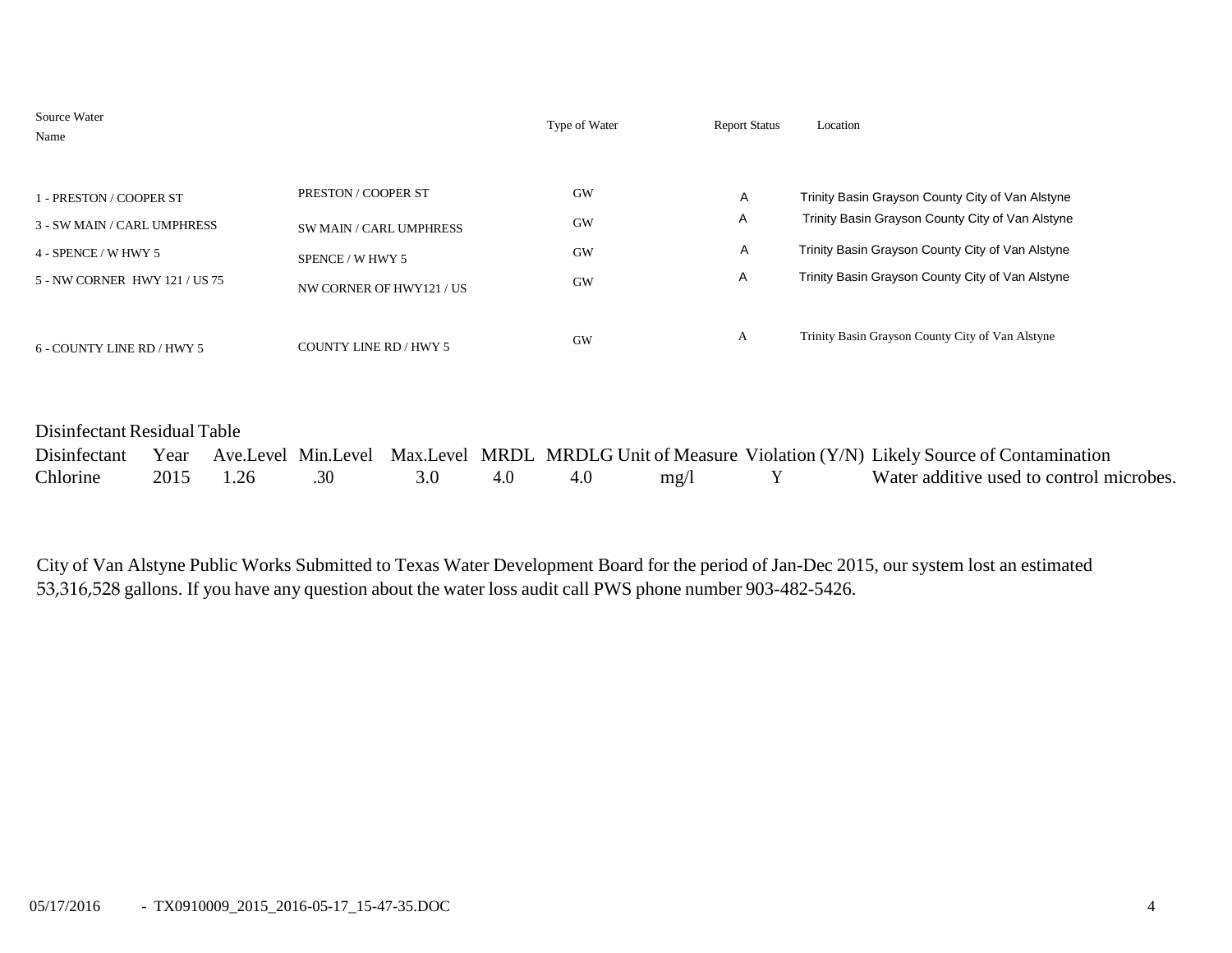### **2015 Regulated Contaminants Detected**

### **Lead and Copper**

#### Definitions:

Action Level Goal (ALG): The level of a contaminant in drinking water below which there is no known or expected risk to health. ALGs allow for a margin of safety. Action Level: The concentration of a contaminant which, if exceeded, triggers treatment or other requirements which a water system must follow.

| <b>Lead and Copper</b> | Date Sampled | MCLG | Action Level (AL) | 90th Percentile | # Sites Over AL | Units | Violation | Likely Source of Contamination                                                                                |
|------------------------|--------------|------|-------------------|-----------------|-----------------|-------|-----------|---------------------------------------------------------------------------------------------------------------|
| Copper                 | 08/13/2014   | 1.3  | ر. 1              | 0.23            |                 | ppm   |           | Erosion of natural deposits; Leaching from wood<br>preservatives; Corrosion of household plumbing<br>systems. |
| Lead                   | 08/13/2014   |      | 15                | 1.5             |                 | ppb   |           | Corrosion of household plumbing systems; Erosion<br>of natural deposits.                                      |

### **Water Quality Test Results**

| Definitions:                                       | The following tables contain scientific terms and measures, some of which may require explanation.                                                                                                        |
|----------------------------------------------------|-----------------------------------------------------------------------------------------------------------------------------------------------------------------------------------------------------------|
| Avg:                                               | Regulatory compliance with some MCLs are based on running annual average of monthly samples.                                                                                                              |
| Maximum Contaminant Level or MCL:                  | The highest level of a contaminant that is allowed in drinking water. MCLs are set as close to the MCLGs as feasible using the best available treatment technology.                                       |
| Maximum Contaminant Level Goal or MCLG:            | The level of a contaminant in drinking water below which there is no known or expected risk to health. MCLGs allow for a margin of safety.                                                                |
| Maximum residual disinfectant level or MRDL:       | The highest level of a disinfectant allowed in drinking water. There is convincing evidence that addition of a disinfectant is necessary for control of microbial<br>contaminants.                        |
| Maximum residual disinfectant level goal or MRDLG: | The level of a drinking water disinfectant below which there is no known or expected risk to health. MRDLGs do not reflect the benefits of the use of disinfectants to<br>control microbial contaminants. |
| MFL                                                | million fibers per liter (a measure of asbestos)                                                                                                                                                          |
| na:                                                | not applicable.                                                                                                                                                                                           |
| NTU                                                | nephelometric turbidity units (a measure of turbidity)                                                                                                                                                    |
| pCi/L                                              | picocuries per liter (a measure of radioactivity)                                                                                                                                                         |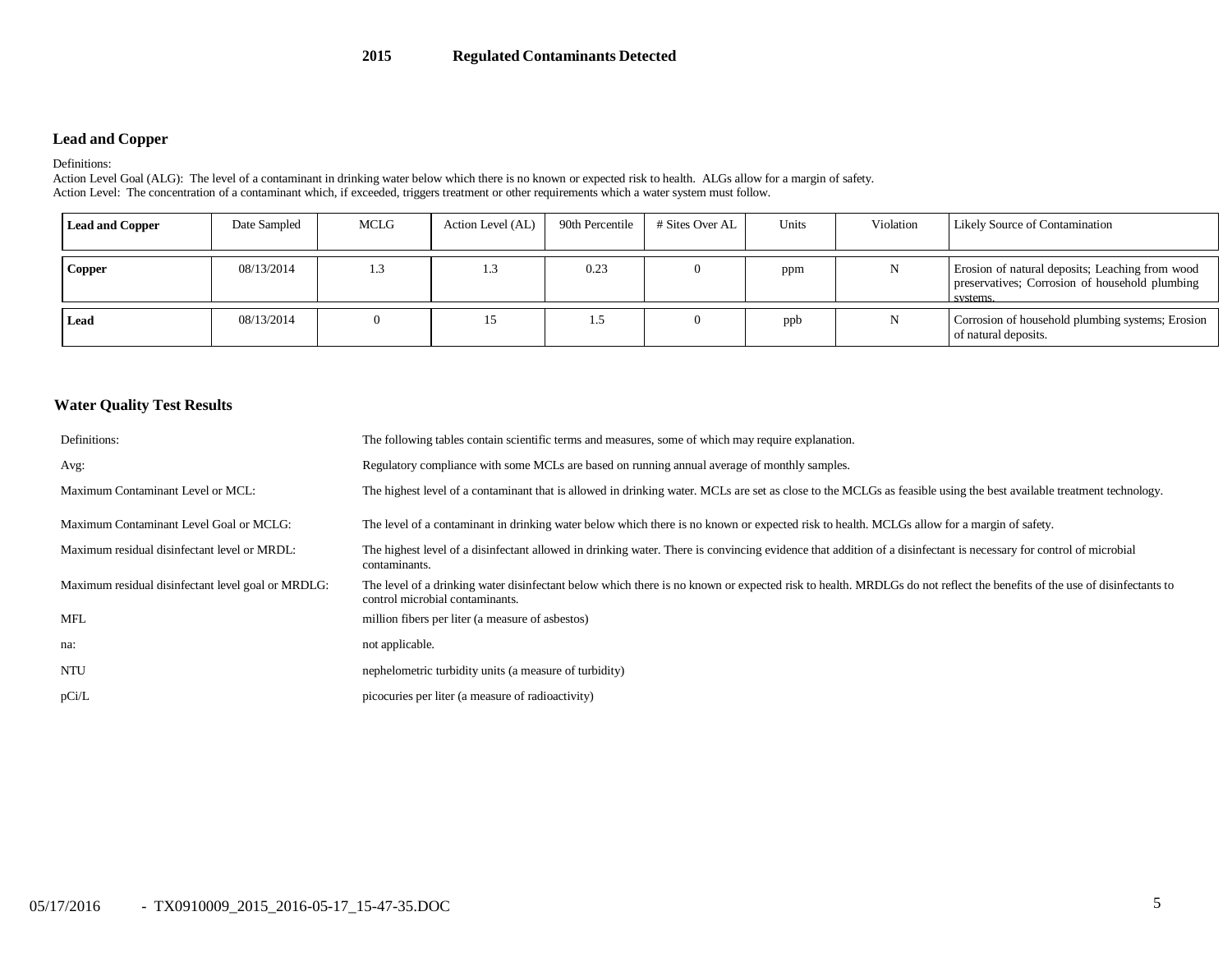## **Water Quality Test Results**

| ppb: | micrograms per liter or parts per billion - or one ounce in 7,350,000 gallons of water. |
|------|-----------------------------------------------------------------------------------------|
| ppm: | milligrams per liter or parts per million - or one ounce in 7,350 gallons of water.     |
| ppt  | parts per trillion, or nanograms per liter $(ng/L)$                                     |
| ppq  | parts per quadrillion, or picograms per liter (pg/L)                                    |

#### **Regulated Contaminants**

| <b>Disinfectants and Disinfection</b><br><b>By-Products</b> | <b>Collection Date</b> | <b>Highest Level</b><br>Detected | Range of Levels<br>Detected | <b>MCLG</b>              | <b>MCL</b> | Units | Violation   | Likely Source of Contamination                                                                                                   |
|-------------------------------------------------------------|------------------------|----------------------------------|-----------------------------|--------------------------|------------|-------|-------------|----------------------------------------------------------------------------------------------------------------------------------|
| Haloacetic Acids (HAA5)*                                    | 2015                   |                                  | $0 - 1.1$                   | No goal for the<br>total | 60         | ppb   | N           | By-product of drinking water disinfection.                                                                                       |
| <b>Total Trihalomethanes</b><br>(TTHM)                      | 2015                   | 14                               | $10.4 - 18.1$               | No goal for the<br>total | 80         | ppb   | $\mathbf N$ | By-product of drinking water disinfection.                                                                                       |
| <b>Inorganic Contaminants</b>                               | <b>Collection Date</b> | <b>Highest Level</b><br>Detected | Range of Levels<br>Detected | <b>MCLG</b>              | <b>MCL</b> | Units | Violation   | Likely Source of Contamination                                                                                                   |
| <b>Arsenic</b>                                              | 02/20/2012             | 0.489                            | $0.489 - 0.489$             | $\overline{0}$           | 10         | ppb   | $\mathbf N$ | Erosion of natural deposits; Runoff from orchards;<br>Runoff from glass and electronics production wastes.                       |
| <b>Barium</b>                                               | 02/20/2012             | 0.0131                           | $0.0131 - 0.0131$           | $\overline{2}$           | 2          | ppm   | $\mathbf N$ | Discharge of drilling wastes; Discharge from metal<br>refineries; Erosion of natural deposits.                                   |
| Chromium                                                    | 02/20/2012             | 2.97                             | $2.97 - 2.97$               | 100                      | 100        | ppb   | N           | Discharge from steel and pulp mills; Erosion of<br>natural deposits.                                                             |
| <b>Fluoride</b>                                             | 2015                   | 1.62                             | $1.62 - 1.62$               | $\overline{4}$           | 4.0        | ppm   | $\mathbf N$ | Erosion of natural deposits; Water additive which<br>promotes strong teeth; Discharge from fertilizer and<br>aluminum factories. |
| Nitrate [measured as<br>Nitrogen]                           | 2015                   | 0.0535                           | $0.0385 - 0.0535$           | 10                       | 10         | ppm   | $\mathbf N$ | Runoff from fertilizer use; Leaching from septic<br>tanks, sewage; Erosion of natural deposits.                                  |
| <b>Thallium</b>                                             | 02/20/2012             | 0.007                            | $0.007 - 0.007$             | 0.5                      | 2          | ppb   | $\mathbf N$ | Discharge from electronics, glass, and Leaching from<br>ore-processing sites; drug factories.                                    |
| <b>Radioactive Contaminants</b>                             | <b>Collection Date</b> | <b>Highest Level</b><br>Detected | Range of Levels<br>Detected | <b>MCLG</b>              | <b>MCL</b> | Units | Violation   | Likely Source of Contamination                                                                                                   |
| <b>Combined Radium 226/228</b>                              | 02/20/2012             | $\overline{1}$                   | $1 - 1$                     | $\overline{0}$           | 5          | pCi/L | $\mathbf N$ | Erosion of natural deposits.                                                                                                     |
| <b>Volatile Organic</b><br><b>Contaminants</b>              | <b>Collection Date</b> | <b>Highest Level</b><br>Detected | Range of Levels<br>Detected | <b>MCLG</b>              | <b>MCL</b> | Units | Violation   | Likely Source of Contamination                                                                                                   |